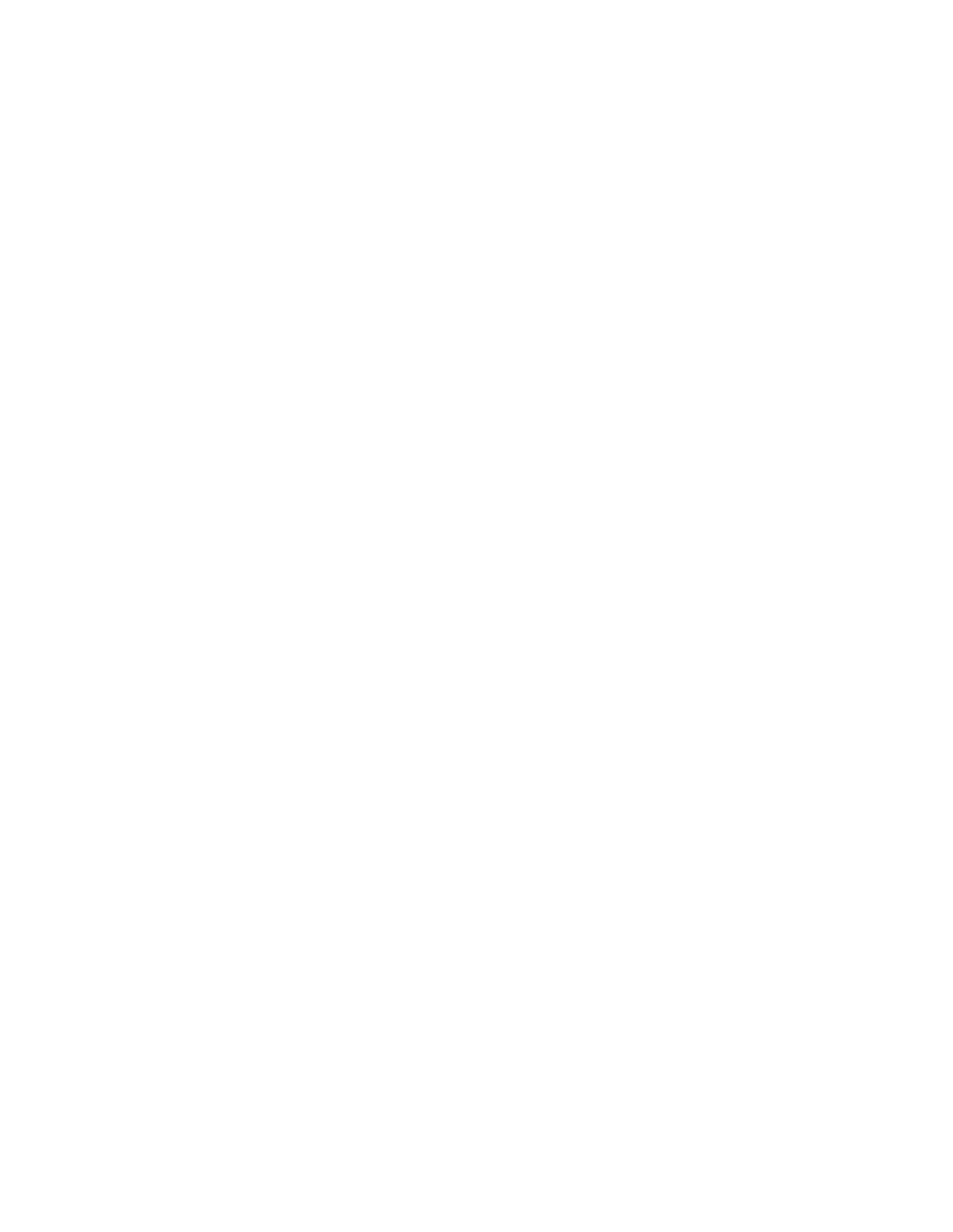### **WITI Hall of Fame Nomination Form**

|                                              | (Please print or type clearly.)                                                                                                                                                                                                      |  |  |
|----------------------------------------------|--------------------------------------------------------------------------------------------------------------------------------------------------------------------------------------------------------------------------------------|--|--|
|                                              |                                                                                                                                                                                                                                      |  |  |
|                                              |                                                                                                                                                                                                                                      |  |  |
|                                              |                                                                                                                                                                                                                                      |  |  |
|                                              |                                                                                                                                                                                                                                      |  |  |
|                                              | $\boxed{\text{City:}}$                                                                                                                                                                                                               |  |  |
|                                              |                                                                                                                                                                                                                                      |  |  |
|                                              |                                                                                                                                                                                                                                      |  |  |
|                                              | Work Phone: <u>The Community of the Community of the Community of the Community of the Community of the Community of the Community of the Community of the Community of the Community of the Community of the Community of the C</u> |  |  |
|                                              |                                                                                                                                                                                                                                      |  |  |
|                                              |                                                                                                                                                                                                                                      |  |  |
|                                              |                                                                                                                                                                                                                                      |  |  |
| Nominating Party Information:                |                                                                                                                                                                                                                                      |  |  |
|                                              |                                                                                                                                                                                                                                      |  |  |
|                                              | Title: <u>the contract of the contract of the contract of the contract of the contract of the contract of the contract of the contract of the contract of the contract of the contract of the contract of the contract of the co</u> |  |  |
|                                              |                                                                                                                                                                                                                                      |  |  |
|                                              |                                                                                                                                                                                                                                      |  |  |
| City:                                        |                                                                                                                                                                                                                                      |  |  |
|                                              |                                                                                                                                                                                                                                      |  |  |
|                                              |                                                                                                                                                                                                                                      |  |  |
|                                              | Work Phone: <u>the contract of the contract of the contract of the contract of the contract of the contract of the contract of the contract of the contract of the contract of the contract of the contract of the contract of t</u> |  |  |
|                                              |                                                                                                                                                                                                                                      |  |  |
|                                              |                                                                                                                                                                                                                                      |  |  |
| If this nominee is selected, please contact: |                                                                                                                                                                                                                                      |  |  |
|                                              |                                                                                                                                                                                                                                      |  |  |
|                                              |                                                                                                                                                                                                                                      |  |  |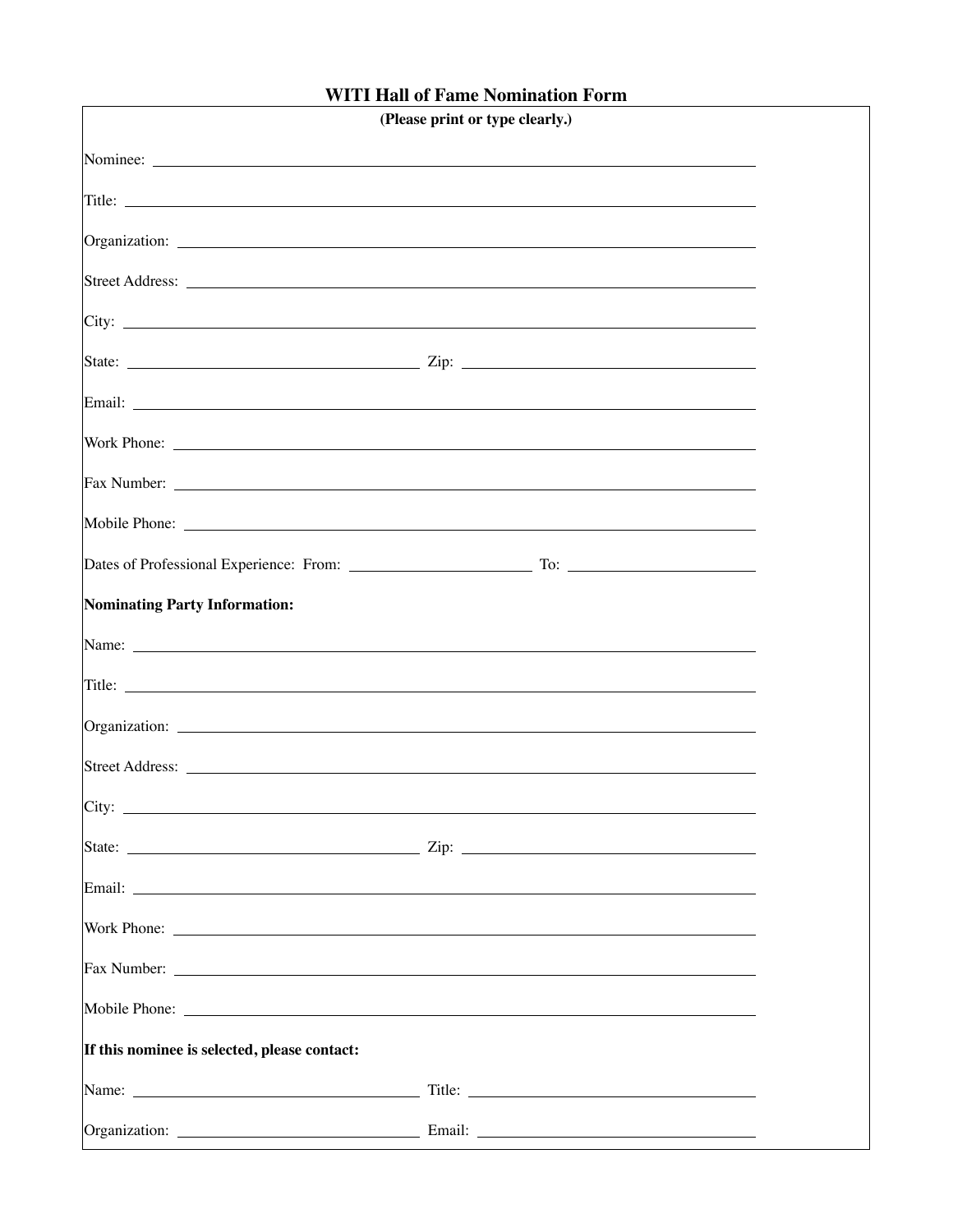| Work Phone: |
|-------------|

Example Pax Number: <u>Fax Number:</u> Fax Number: 1997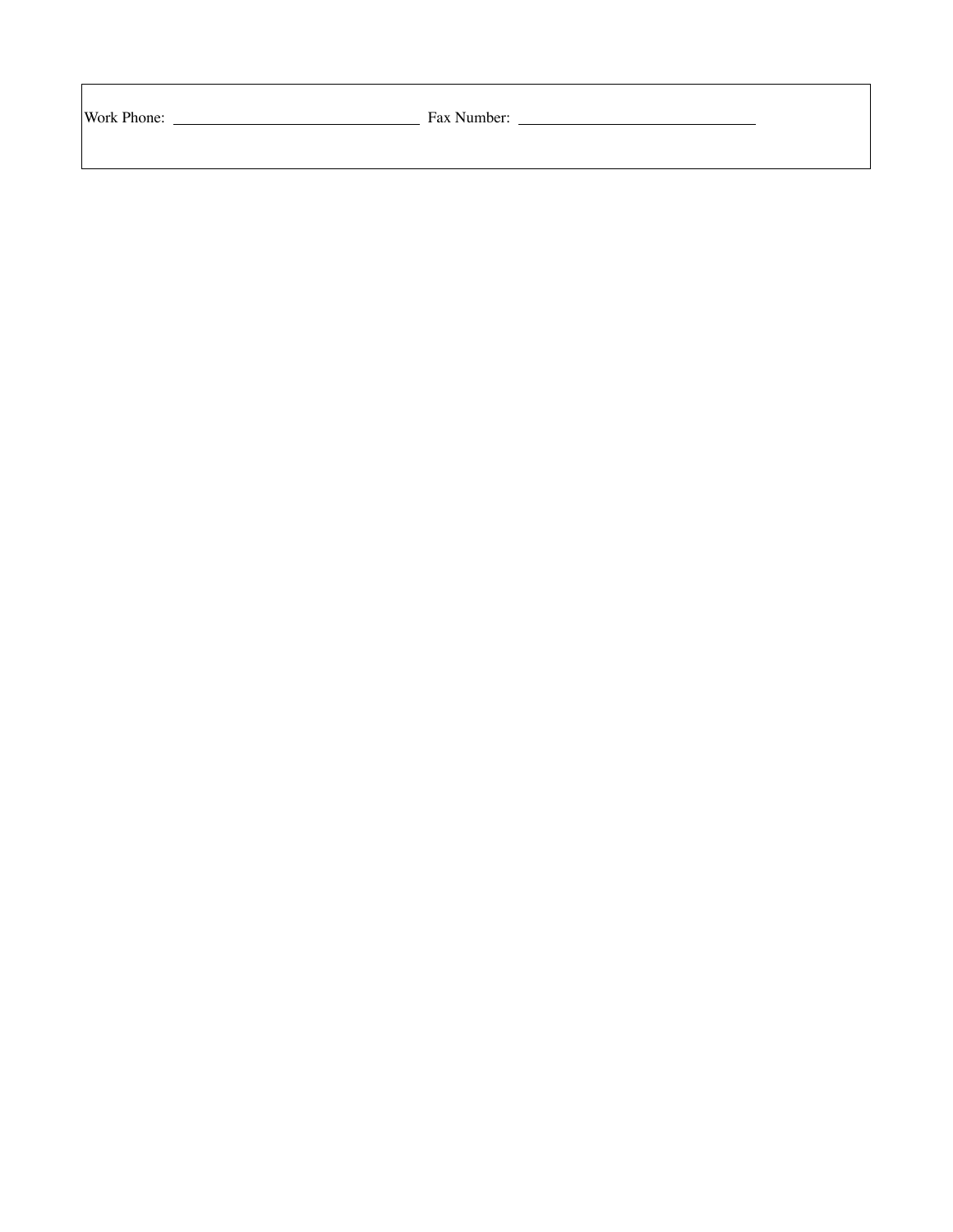# *WITI Hall of Fame Criteria and Required Questions*

WITI Hall of Fame honorees include women who have made outstanding contributions based on one or more of the following criteria:

- 1. Directly made an exceptional contribution to the advancement of science and/or technology.
- 2. Facilitated and created programs that motivate young women to choose careers in science and technology.
- 3. Enabled and encouraged other scientific and technical women to advance in their careers.
- 4. Created scientific or technological innovations, which promote environmental harmony, support humanitarian endeavors or improve the human condition.

Based on the above recipient criteria, please completely answer all of the following questions. Answering these questions is required. WITI reserves the right to disqualify any nomination form that does not completely and thoroughly answer all of these questions.

- 1. Based on the criteria above, which best describes the outstanding contributions of your nominee and why?
- 2. Please discuss all other criteria above which describes your candidate as thoroughly and completely as possible.
- 3. How have the nominee's accomplishments impacted science and/or technology?
- 4. Have the nominee's accomplishments impacted the business or social community? If so, how?
- 5. Are there any challenges the nominee had to overcome in order to achieve these accomplishments? If so, please describe them.
- 6. Has the nominee received any scientific and/or technological awards, honors or prizes? Please list them.
- 7. How has the nominee shared her expertise, accomplishments, and time in order to help women peers or young women advance and/or choose careers in science and technology?
- 8. In a summation, can you describe in two sentences why your nominee should be inducted to the WITI Hall of Fame? Please incorporate the ideals of the criteria into this statement.
- 9. Are there any other factors that should be considered in selecting this person to the WITI Hall of Fame?